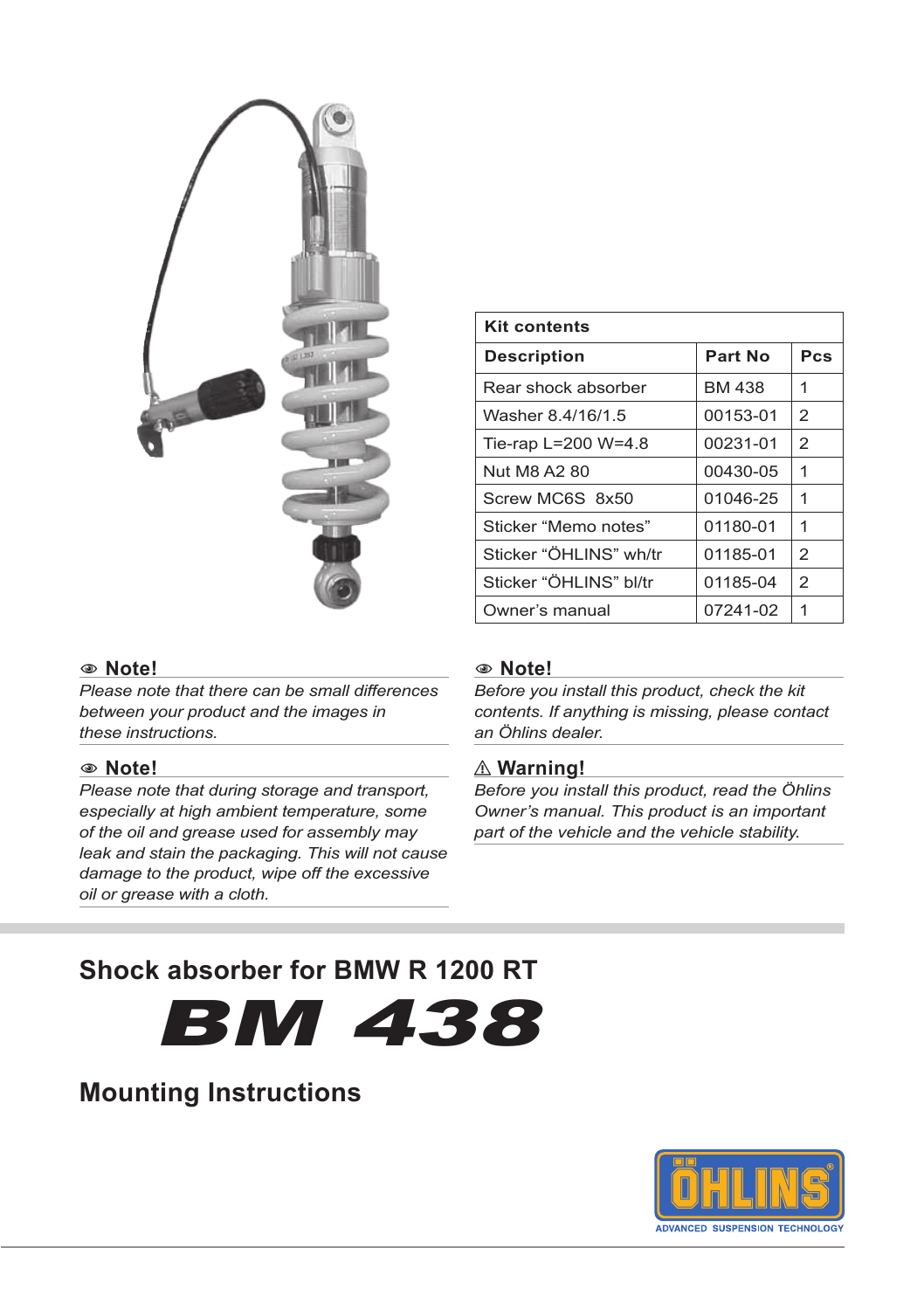# **mounting instructions**

## ⚠**⚠ Warning!**

*We strongly recommend to let an Öhlins dealer install this product.*

# ⚠**⚠ Warning!**

*If you work with a lifted vehicle, make sure that it is safely supported to prevent it from tipping over.*

### 1 **Note!**

*When you work with this product, see the vehicle service manual for vehicle specific procedures and important data.*

#### 1 **Note!**

*Before you install this product clean the vehicle.*

### **1**

Put the motorcycle on a work stand so that the rear wheel barely touches the ground.

### **2**

Remove the seats. The small cover on the luggage holder and the passenger handles.

#### **3**

Remove the small triangular side covers on both sides.

#### **4**

Remove the 2 side covers on the sides of seats and the covers in front of these on both sides.

#### **5**

If your bike is equipped with "dynamic ESA": Disconnect the 2 connectors under the seat and free the cables to the shock absorber. Protect the open connectors from moisture and dirt.

## **6**

Remove the silencer mounting screw and loosen the brake fluid reservoir for the rear brake.

# **7**

Remove the 3 screws for the mud guard in front of the rear wheel.

#### **8**

Loosen, but do not remove, the upper mounting screws for the rear subframe. Loosen also the lower mounting screws.

#### **9**

Remove the shock absorber mounting bolts. Raise the rear sub frame and remove the mud guard to access and remove the standard shock absorber.

#### **10**

Put the mud guard back in place, lower and mount the rear subframe.

#### **11**

Install the Öhlins shock absorber through the swing arm with the preload adjuster first. Preload adjuster on the right side and gas valve rearward.

#### **12**

Install the upper and the lower shock absorber attachment bolts.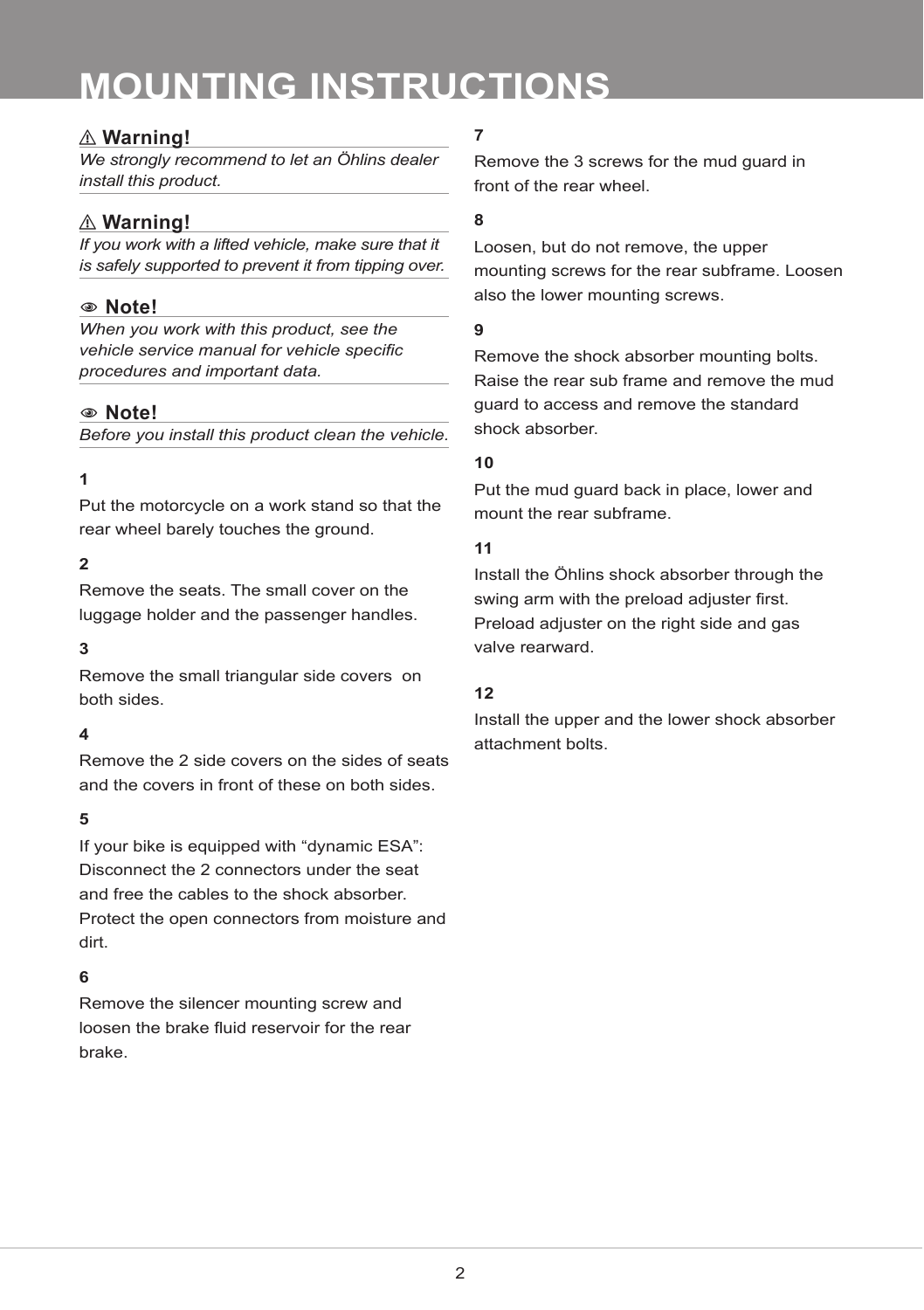# **mounting instructions**

#### **13**

Use the supplied m8x50 screw to install the preload adjuster on the right side silencer bracket, see figure. Use one of the supplied washers under the screw head and tighten the screw. Use the other 8 mm washer and a lock nut. You may need to hold the screw not to untighten it when you tighten the M8 nut.

#### **14**

Install the mud guard and the brake fluid reservoir.

#### **15**

Install the side covers, passenger handles and seats.

#### **16**

Make sure that all screws are tightened to the correct torque according to the vehicle service manual.

#### 1 **Note!**

*Lower the vehicle so that the suspension is slightly compressed before you tighten the screws.*

# ✋**✋ Caution!**

*Make sure that you tighten all screws to the correct torque and that nothing fouls or restricts movement of the shock absorber/front fork/ steering damper when the suspension is fully compressed or extended.*